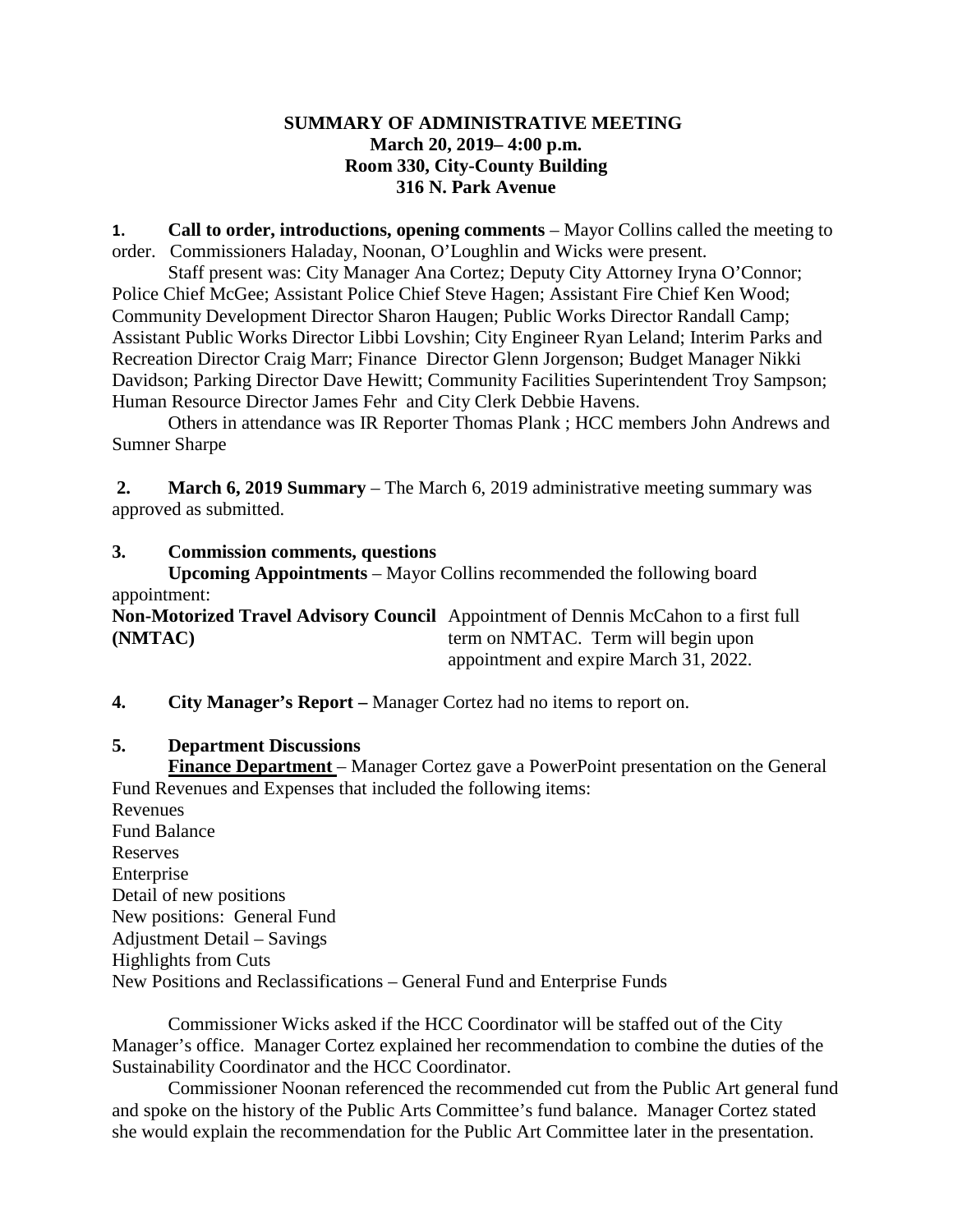Commissioner O'Loughlin asked what the recommended cuts would be in the Parks &Recreation Department. Manager Cortez stated the recommendation is to reduce seasonal positions by \$40,000.

Commissioner O'Loughlin referred to the list of recommended cuts and asked if they were one time cuts or ongoing cuts. Manager Cortez stated the list of recommended cuts include both one-time and ongoing cuts.

Commissioner Wicks asked for further clarification on the recommended cuts for the Transit System. Manager Cortez stated the Transit budget is a work in process; staff has looked at the entire system and has listened to the comments from the community. At this point, staff is outlining the community conversation and considering offering services other than the transit. The \$100,000 is a goal of reducing the costs in the transit system. Commissioner Wicks asked if there is potential to backfill the cuts with sponsorships. Manager Cortez concurred corporate sponsors would assist with the transit budget.

Commissioner Noonan asked Manager Cortez to explain the recommended \$70,000 cut from the manager/commission. Manager Cortez explained currently there is a contingency fund of \$175,000, which will be renamed to "special projects" and she is recommending cutting \$70,000 for FY20.

Commissioner Noonan asked for further clarification on the \$200,000 for Downtown Initiative and asked if is tentative until the specifics of a proposal can be looked at. Manager Cortez stated the \$200,000 is a placeholder and noted she has been in conversation with the BID and Downtown Helena in hopes of having a detailed partnership to present to the commission that would outline what the city is going to do and what the BID would do. However, those details are still being discussed.

Commissioner Noonan commented he has been working with the BID and as long as there is the opportunity to lay out what services the BID will be responsible for , what funds may be available and that we have a transparent sense on how the recommendations aligns with the BID. He noted the BID is going into the renewal process and it needs to be clear on what the BID does for the downtown. Manager Cortez stated the approach was to create synergy; downtowns thrive because of downtown associations and not because of government. The city wants to fund additional duties through the BID; however, it may be another organization.

Commissioner O'Loughlin stated this proposal gives the BID the opportunity to show the community what they do. She understands the capacity and expertise; she does not understand the consternation. Commissioner Noonan noted the consternation is the recommendation is to fund it for only two years.

Manager Cortez asked the commission for direction on the recommended cuts they support or would like to remove from consideration.

Mayor Collins noted the transit budget is fluid at this time and the recommended cut may not happen.

Commissioner Wicks asked how long the position in the Fire Department has been vacant. Finance Director Jorgenson stated the position has never been filled since it was funded.

Commissioner O'Loughlin stated the recommend list makes sense; the only clarification would be on the transit budget and asked for an update at future administrative meetings on the transit system and the budget. Commissioner O'Loughlin thanked staff for the work in recommending the budget cuts and she appreciates the thought process Manager Cortez has brought to the table.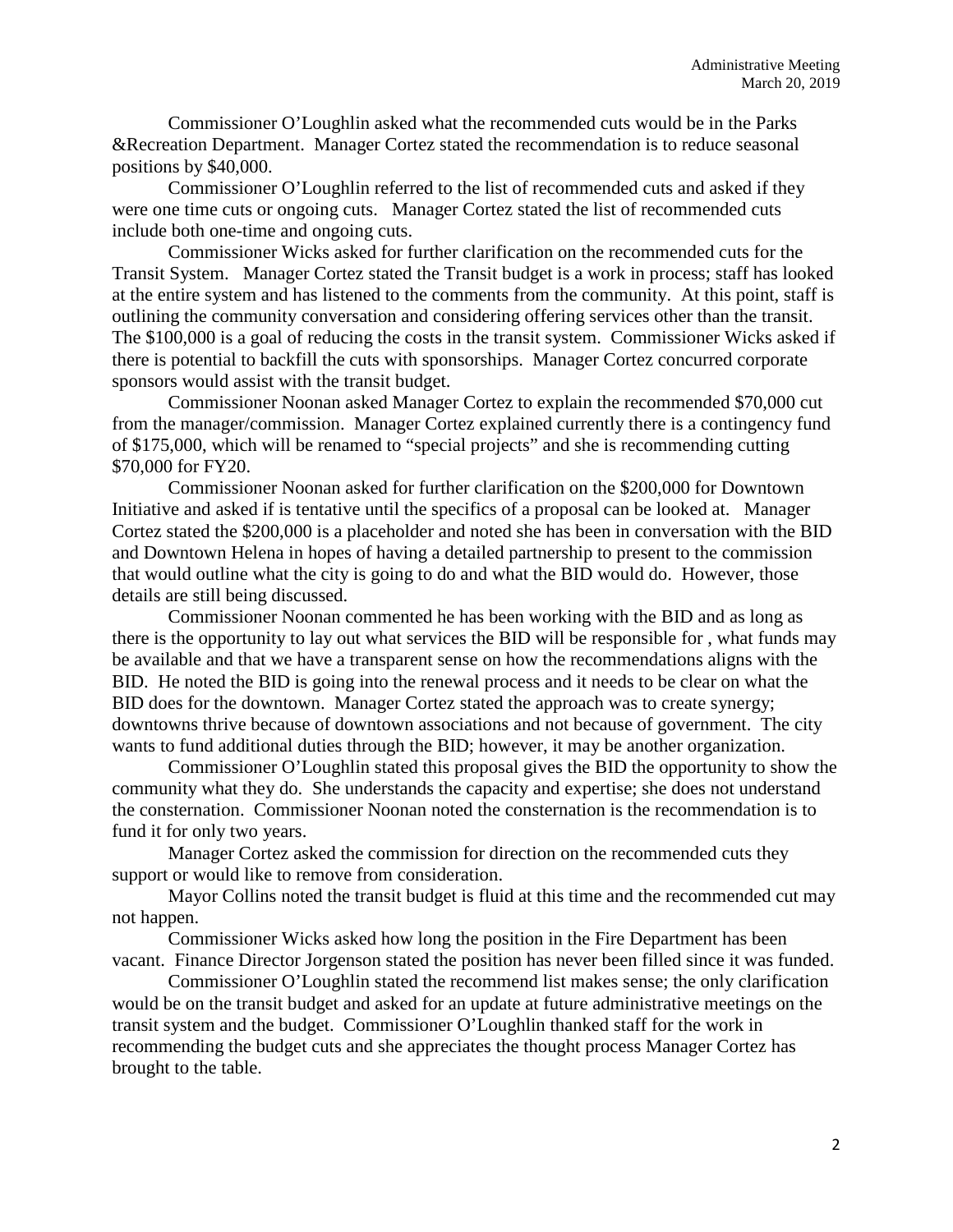Commissioner Wicks concurred with Commissioner O'Loughlin's comments; however, she suggested cutting the transit budget by \$50,000 and not the \$100.000.

Commissioner O'Loughlin referenced Fund 440 and asked what the impact would be of not depositing the \$400,000. Manager Cortez stated Fund 440 is a savings account for unforeseen expenses. If asked, she would recommend not cutting it by the entire \$400,000. Commissioner O'Loughlin asked how was the \$400,000 was determined. Director Jorgenson noted staff has recommended the amount be higher; however, it averages to the \$400,000 and it is transferred from the general fund.

Commissioner Noonan stated the Downtown Initiative is included in the commission priorities; however, at the same time it is a transfer of money from other initiatives. Manager Cortez noted the initiative is already funded through the different departments; the recommendation is to create the downtown initiative.

Manager Cortez asked if the commission is comfortable with combining the positions of the HCC and Sustainability Coordinators. There was commission concurrence. Commissioner Wicks commented if it does not work, she would like to re-visit.

Commissioner Haladay asked if the reclassifications take into consideration an increase in hourly wages. Manager Cortez stated the recommendation is based on the current pay scale.

Manager Cortez acknowledged the work of the Finance Department in presenting the proposed cuts.

#### **6. Committee discussions**

Helena Citizens Council – No report

**7. Review of agenda for March 25, 2019 Commission meeting –** No discussion held.

**9. Public comment –** HCC Chair Sumner Sharpe stated the elimination of the HCC Coordinator is the first he has heard of. He feels there may be a conflict of interest if the position is under the City Manager. The HCC reports to the commission and not the manager.

HCC Chair Sharpe stated interviews for this position are scheduled for tomorrow. Manager Cortez noted we advertised for position prior to knowing all the details.

Commissioner O'Loughlin stated the commission and the HCC need to have a further conversation; the HCC does report to the commission and has a placeholder on both the administrative and regular city commission meeting agendas. The commission has the ability to attend the HCC meetings and formalize the communications. Commissioner O'Loughlin stated having more coordination with the manager's office would be beneficial. This is an opportunity to find someone who is a direct conduit to the manager and commission.

HCC Chair Sharpe again spoke on how the HCC communicates with the city departments and city manager. This recommendation is a real change with the communication between the HCC and the commission. Further discussion was held on how to best utilize the HCC Coordinator position.

Commissioner O'Loughlin suggested having further discussion on the HCC Coordinator position and look at re-working the duties of the city commission office.

Commissioner Wicks concurred to have further discussion on this issue and look at the positions to in the commission office. There may be an opportunity to combine this position into the commission office.